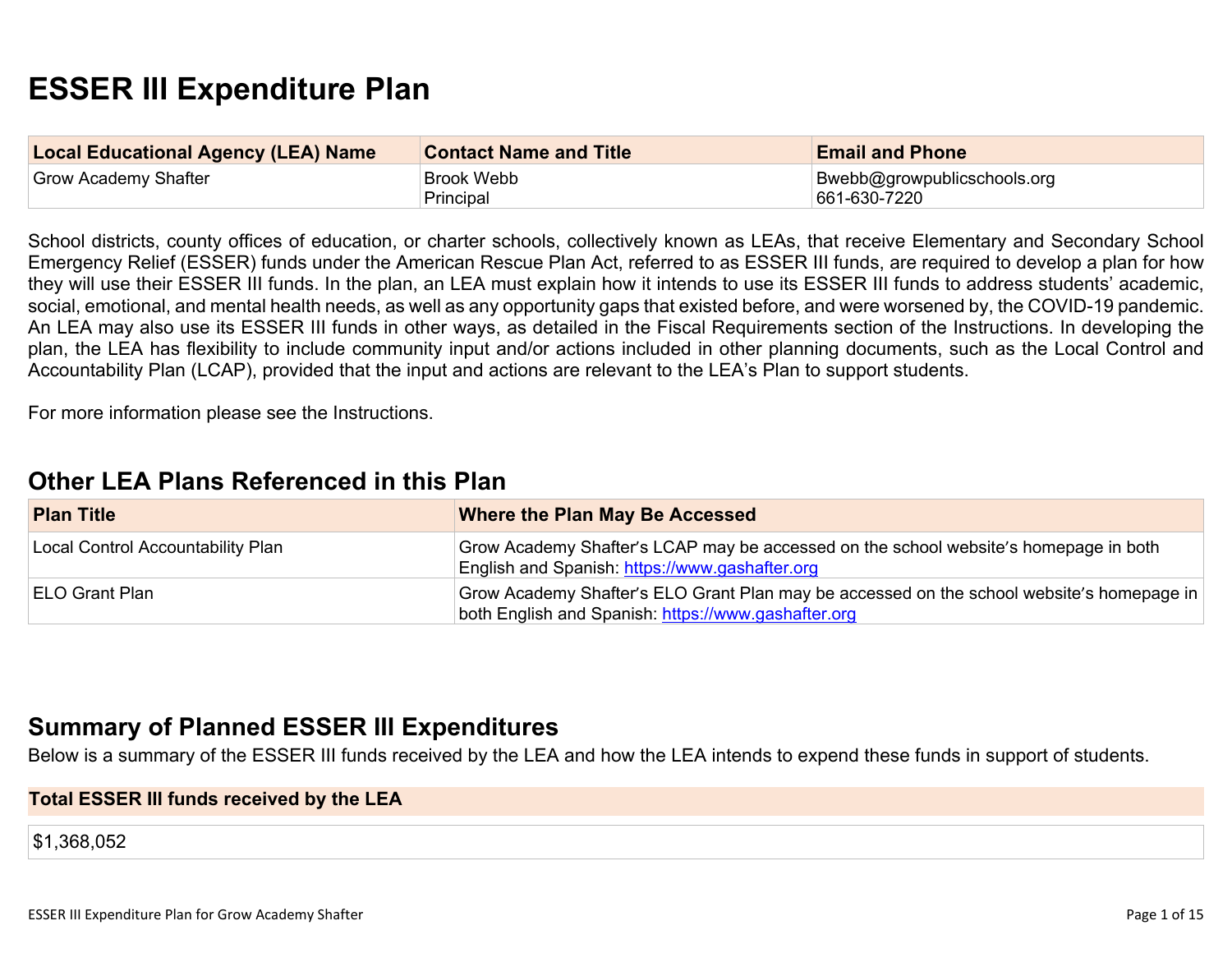| <b>Plan Section</b>                                                                      | <b>Total Planned ESSER III</b> |
|------------------------------------------------------------------------------------------|--------------------------------|
| Strategies for Continuous and Safe In-Person Learning                                    | \$1,003,204                    |
| Addressing Lost Instructional Time (a minimum of 20 percent of the LEAs ESSER III funds) | \$364,848                      |
| Use of Any Remaining Funds                                                               | \$0                            |

#### **Total ESSER III funds included in this plan**

\$1,368,052

### **Community [Engagement](#page-10-0)**

An LEA's decisions about how to use its ESSER III funds will directly impact the students, families, and the local community. The following is a description of how the LEA meaningfully consulted with its community members in determining the prevention and mitigation strategies, strategies to address the academic impact of lost instructional time, and any other strategies or activities to be implemented by the LEA. In developing the plan, the LEA has flexibility to include input received from community members during the development of other LEA Plans, such as the LCAP, provided that the input is relevant to the development of the LEA's ESSER III Expenditure Plan.

For specific requirements, including a list of the community members that an LEA is required to consult with, please see the Community Engagement section of the Instructions.

A description of the efforts made by the LEA to meaningfully consult with its required community members and the opportunities provided by the LEA for public input in the development of the plan.

There were numerous community engagements that Grow Academy Shafter (GAS) extended during the 2020-2021 school year to gather feedback to inform the development of the Expanded Learning Opportunities Grant Plan (ELO) and the Local Control Accountability Plan (LCAP). The feedback collected from the ELO and LCAP was consistent with the feedback we received in the development of this ESSER III expenditure plan. The primary mode we employed to gain meaningful feedback on where to focus and deploy ESSER III funds was through multiple surveys sent to our stakeholders from July to October 2021. Specifically, a survey was sent to parents and families both in English, as well as to those who speak a language other than English, via ParentSquare in the Summer 2021; a community outreach survey was posted on the GA Shafter website (www.gashafter.org) in the Fall; a survey was sent to our staff including school administrators, district administrators, Special Education Administrators, teachers, principal, school leaders such as assistant principals, intervention coordinator, instructional coaches, paras, aides, office staff, secretaries, custodial, and cafe staff; lastly, a survey was sent to middle school students the week of October 18th to gain their input on where GAS could best allocate the ESSER funds. GAS also attempted to engage in meaningful consultation with Civil Rights groups, tribes, and community advocates on October 8th, 2021 by posting a community outreach survey located on the GA Shafter website (www.gashafter.org). Pre-dating the development of the ESSER III plan, the development of our LCAP allowed for extensive stakeholder and community engagement using a variety of methods in the Summer of 2021. During specific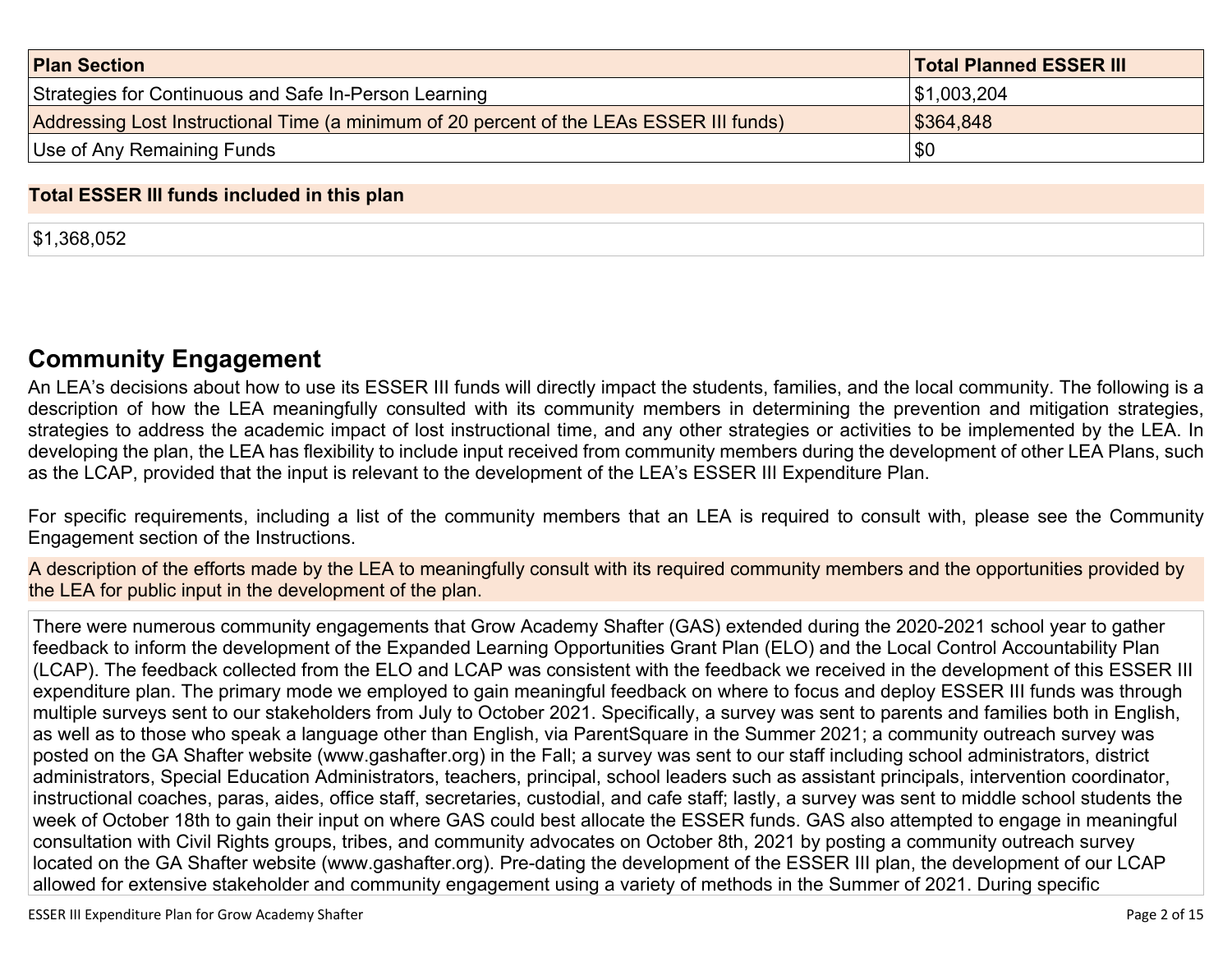Governance meetings, the goals and actions of the LCAP were discussed in a public forum with opportunities for the public to provide comments. During March 2021 staff meetings, input and feedback were solicited from staff. School Site Council members, which include teachers, parents, principal, and assistant principal, provided input and feedback during their March 2021 meeting. Parents of Grow Academy (POGA), composed of Grow Academy Shafter parents, provided input and feedback during their March 2021 meeting. In April 2021, the Director of Special Education and the Director of School Operations met with the school's SELPA for LCAP consultation as it pertains to the needs of students with disabilities. The ELAC met in February and March of 2021 to review and provide feedback and input on the LCAP. Parent surveys regarding the LCAP were sent via Padlet and Google Forms. These surveys were delivered every Sunday via our Community Comet Weekly Newsletter and via Parent Square messages from the CMO. Additionally, administrative support staff distributed fliers in the community encouraging families to contact Grow Academy Shafter with questions, comments, and suggestions.

A description of how the development of the plan was influenced by community input.

Through our formal and informal discussions with the Grow Academy Shafter (GAS) school community, a number of priorities were identified, especially the desire from our families for their students to return to in-person learning in the safest possible environment. This feedback led to the development of strategies for continuous and safe in-person learning including purchasing ample PPE and cleaning supplies to ensure our staff and students have the medical supplies and resources needed to remain safely in school. Additionally, this feedback led to the development of a safe outdoor learning space via a shade structure in which GAS can deliver safe, outdoor instruction with physical distancing and ample air flow. Furthermore, our staff surveys indicated the need for additional learning materials and technology for students, providing additional support and focus for Special Education students, as well as a desire for additional training on how to effectively deploy high needs intervention. This feedback led to the development of strategies for addressing the loss of instructional time by supplementing instructional time via our summer, fall, and spring intercessions, providing supplemental instructional materials for teachers, and adding additional professional development for all staff.

## **Actions and [Expenditures](#page-12-0) to Address Student Needs**

The following is the LEA's plan for using its ESSER III funds to meet students' academic, social, emotional, and mental health needs, as well as how the LEA will address the opportunity gaps that existed before, and were exacerbated by, the COVID-19 pandemic. In developing the plan, the LEA has the flexibility to include actions described in existing plans, including the LCAP and/or Expanded Learning Opportunity (ELO) Grant Plan, to the extent that the action(s) address the requirements of the ESSER III Expenditure Plan. For specific requirements, please refer to the Actions and Expenditures to Address Student Needs section of the Instructions.

## **Strategies for [Continuous](#page-12-1) and Safe In-Person Learning**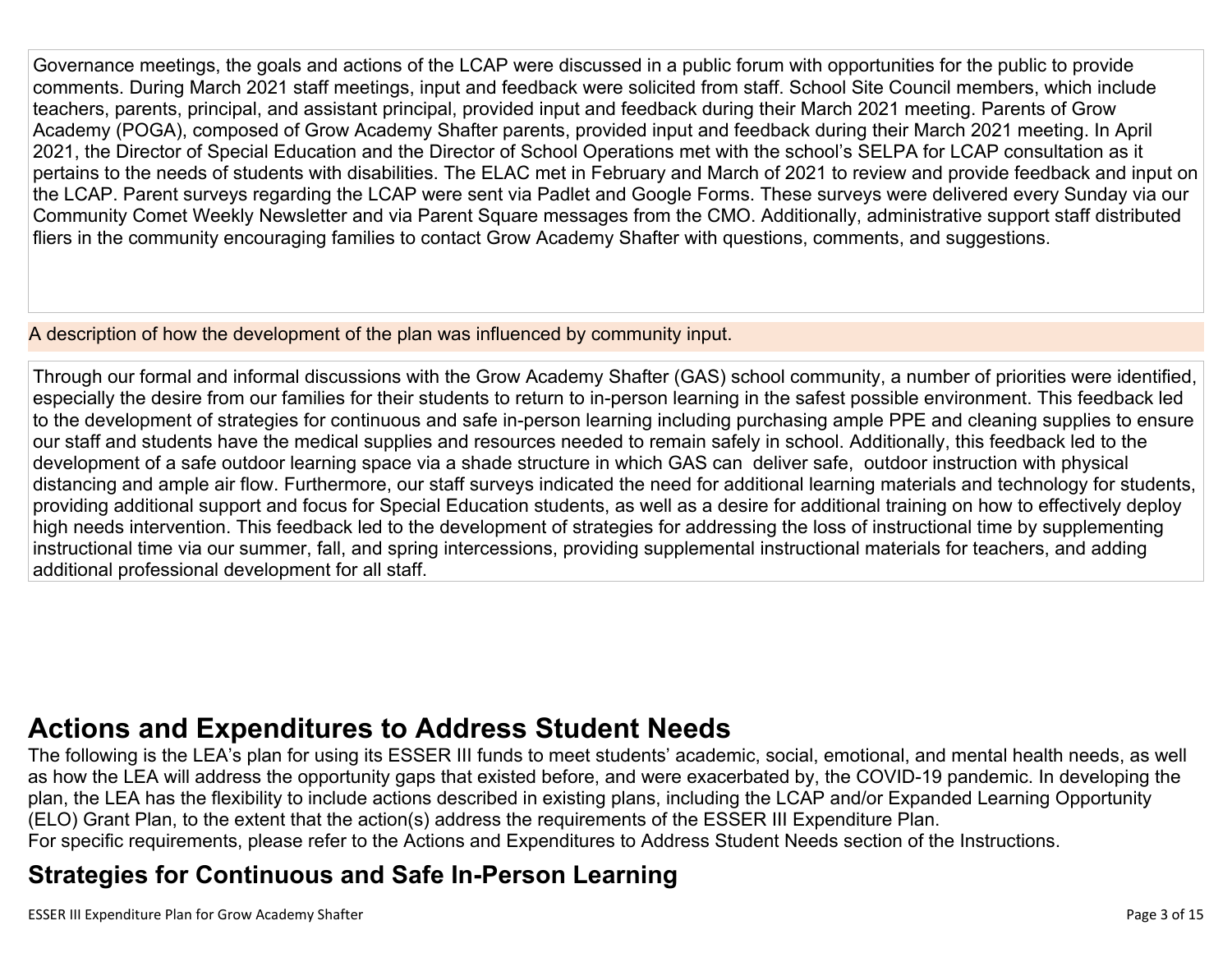A description of how the LEA will use funds to continuously and safely operate schools for in-person learning in a way that reduces or prevents the spread of the COVID-19 virus.

#### **Total ESSER III funds being used to implement strategies for continuous and safe in-person learning**

| \$973,204.00                             |                                                                         |                                                                                                                                                                                                                                                                                          |                                                        |
|------------------------------------------|-------------------------------------------------------------------------|------------------------------------------------------------------------------------------------------------------------------------------------------------------------------------------------------------------------------------------------------------------------------------------|--------------------------------------------------------|
| <b>Plan Alignment (if</b><br>applicable) | <b>Action Title</b>                                                     | <b>Action Description</b>                                                                                                                                                                                                                                                                | <b>Planned ESSER III</b><br><b>Funded Expenditures</b> |
| N/A                                      | Outdoor Instructional<br><b>Delivery Space</b>                          | To reduce the opportunity for transmission of coronavirus<br>and to maintain engaging, in-person instruction ensuring<br>social distancing, Grow Academy Shafter will purchase and<br>install a shade structure to facilitate outdoor instruction while<br>protecting students and staff | \$592,380.00                                           |
| N/A                                      | PPE, Cleaning Supplies,<br>custodial services, COVID<br>Testing support | Additional purchases of personal protective equipment,<br>thermometers, cleaning and custodial supplies, storage<br>space and inventory system for PPE, mobile isolation unit,<br>handwashing stations, and COVID tests.                                                                 | \$160,657.00                                           |
| N/A                                      | <b>Substitute Teachers</b>                                              | Extending the services of high quality substitute teachers in<br>22-23 and 23-24 when teachers need to quarantine at home<br>due to a COVID-19 exposure                                                                                                                                  | \$220,167.00                                           |

### **Addressing the Impact of Lost [Instructional](#page-13-0) Tim[e](#page-13-0)**

A description of how the LEA will use funds to address the academic impact of lost instructional time.

#### **Total ESSER III funds being used to address the academic impact of lost instructional time**

\$394,848

| <b>Plan Alignment (if</b><br>applicable) | <b>Action Title</b> | <b>Action Description</b>                                                                                                                      | <b>Planned ESSER III</b><br><b>Funded Expenditures</b> |
|------------------------------------------|---------------------|------------------------------------------------------------------------------------------------------------------------------------------------|--------------------------------------------------------|
| N/A                                      | <b>Materials</b>    | Professional Development & Instructional consultants for targeted professional<br>development for teaching staff in social-emotional learning. | \$60,848.00                                            |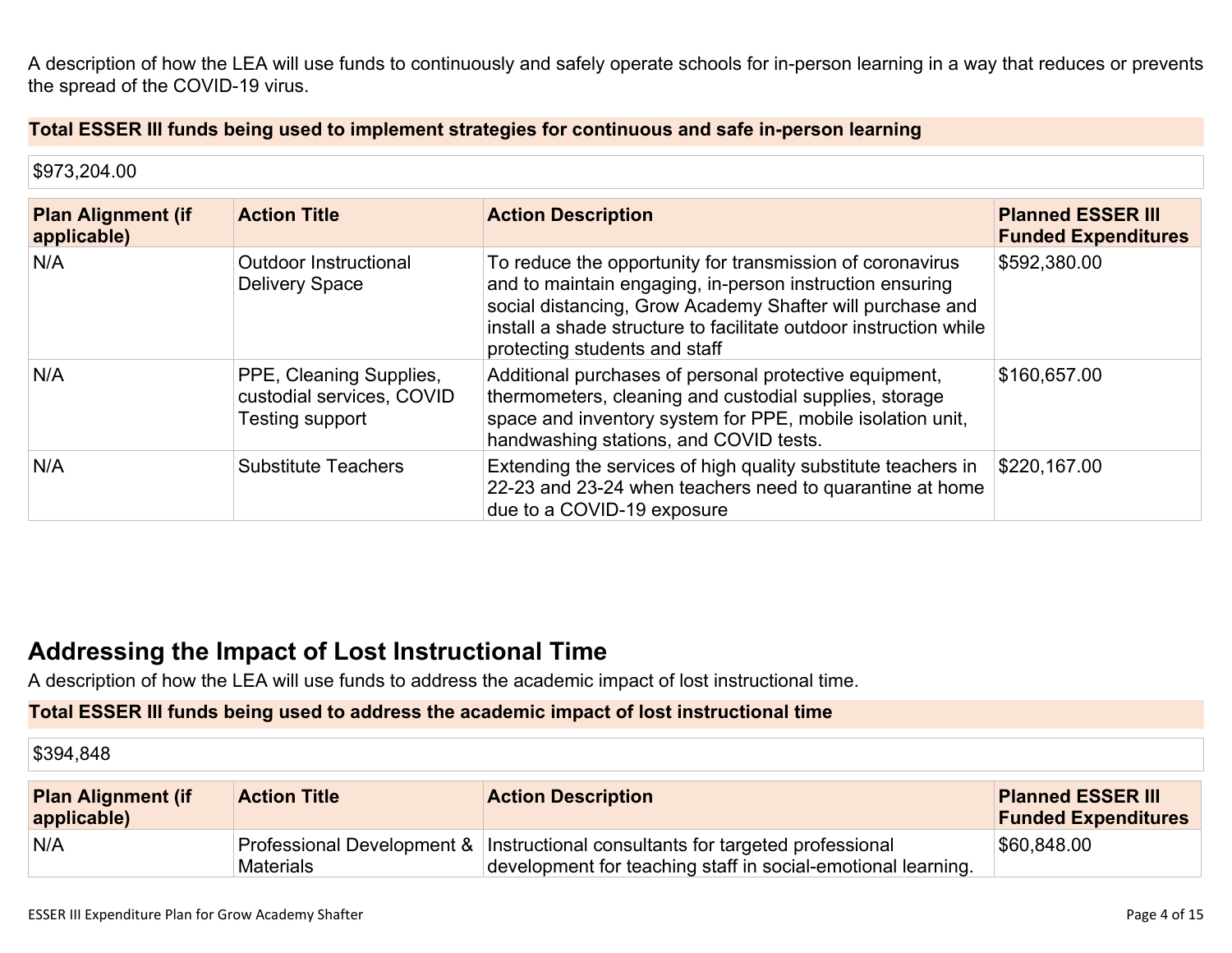| <b>Plan Alignment (if</b><br>applicable)                              | <b>Action Title</b>                          | <b>Action Description</b>                                                                                                                                                                                                                            | <b>Planned ESSER III</b><br><b>Funded Expenditures</b> |
|-----------------------------------------------------------------------|----------------------------------------------|------------------------------------------------------------------------------------------------------------------------------------------------------------------------------------------------------------------------------------------------------|--------------------------------------------------------|
|                                                                       |                                              | Additional instructional materials to ameliorate learning<br>losses.                                                                                                                                                                                 |                                                        |
| ELO Grant Plan in<br>"Additional academic<br>Services for students"   | Supplemental Instructional<br>Time           | Extending services for certificated teachers for the 2023<br>Spring Break Intersession, 2023 Summer Academy / Kinder<br>Camp, 2023 Extended School Year (Summer/Winter<br>Intersession), to provide supplemental instructional time for<br>students. | \$43,000.00                                            |
| <b>ELO Grant in</b><br>"Additional academic<br>services for students" | Supplemental Instructional<br>Support        | Extending services for Small Group Instructors (SGIs) (6) to<br>assist with additional individualized instruction for students<br>while in class during the 2022-23 and 2023-24 academic<br>year.                                                    | \$228,000.00                                           |
| N/A                                                                   | <b>Independent Study</b><br>Coordinator      | Provides oversight to ensure students placed in Independent \$33,000.00<br>Study due to COVID-19 exposure remain on course with<br>peers.                                                                                                            |                                                        |
| N/A                                                                   | Additional resources for<br>Library services | Provide additional resources to address learning loss among<br>all students with a particular focus on Literacy and English<br>Language Arts.                                                                                                        | \$30,000.00                                            |

### **Use of Any [Remaining](#page-13-1) Fund[s](#page-13-1)**

A description of the how the LEA will use any remaining ESSER III funds, as applicable.

**Total ESSER III funds being used to implement additional actions**

\$0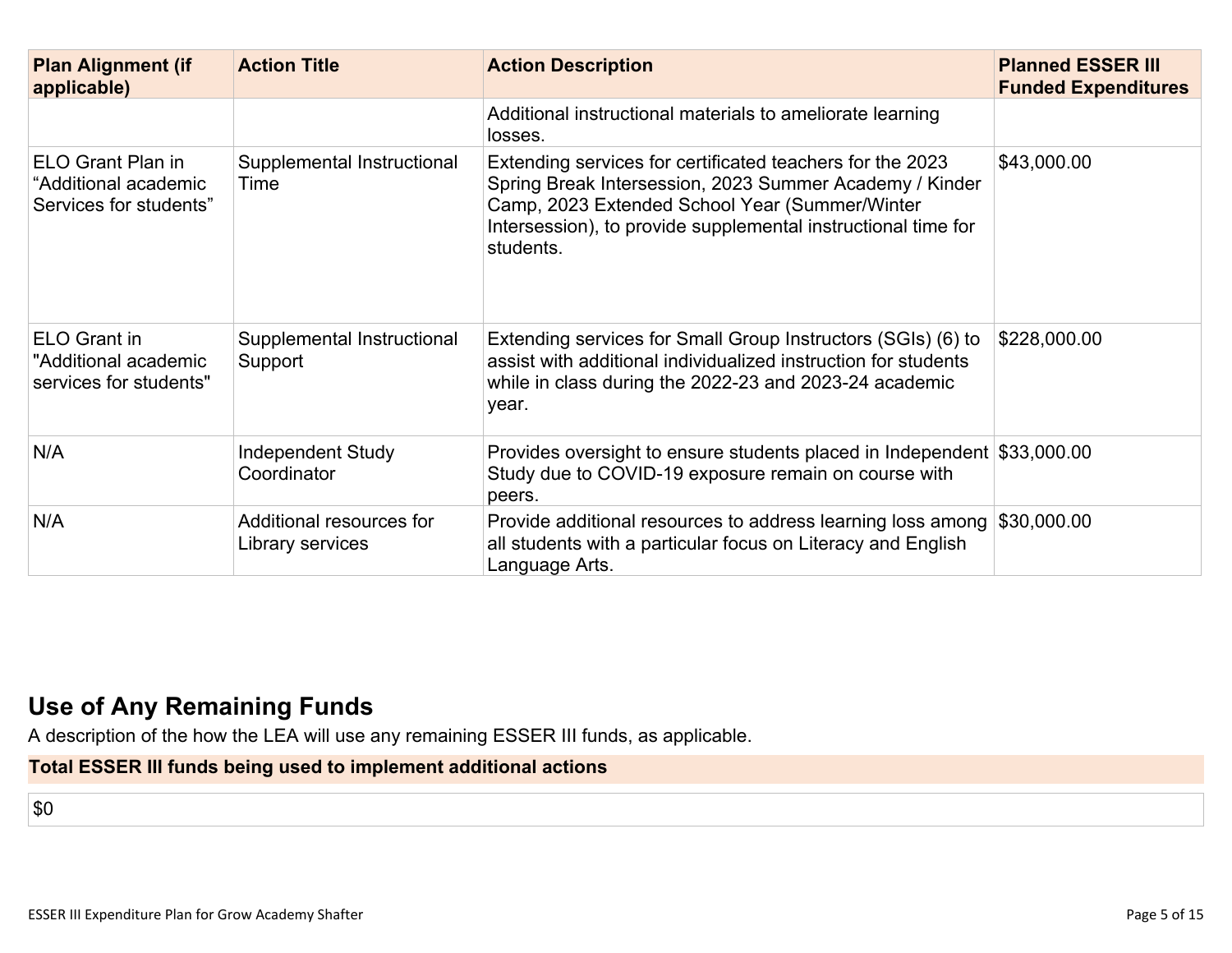| <b>Plan Alignment (if</b><br>applicable) | <b>Action Title</b> | <b>Action Description</b> | <b>Planned ESSER III</b><br><b>Funded Expenditures</b> |
|------------------------------------------|---------------------|---------------------------|--------------------------------------------------------|
|                                          |                     |                           |                                                        |

## **Ensuring [Interventions](#page-13-2) are Addressing Student Need[s](#page-13-2)**

The LEA is required to ensure its interventions will respond to the academic, social, emotional, and mental health needs of all students, and particularly those students most impacted by the COVID–19 pandemic. The following is the LEA's plan for ensuring that the actions and expenditures in the plan are addressing the identified academic, social, emotional, and mental health needs of its students, and particularly those students most impacted by the COVID–19 pandemic.

| <b>Action Title(s)</b>                                                                                                                                         | <b>How Progress will be Monitored</b>                                                                                                                                                                                                                                                                                                                                         | <b>Frequency of Progress Monitoring</b>                                                                                                                                                                                                                |
|----------------------------------------------------------------------------------------------------------------------------------------------------------------|-------------------------------------------------------------------------------------------------------------------------------------------------------------------------------------------------------------------------------------------------------------------------------------------------------------------------------------------------------------------------------|--------------------------------------------------------------------------------------------------------------------------------------------------------------------------------------------------------------------------------------------------------|
| <b>Outdoor Instructional</b><br><b>Delivery Space</b><br>PPE, Cleaning Supplies,<br>custodial services, COVID<br>Testing support<br><b>Substitute Teachers</b> | The primary mode in measuring the<br>effectiveness of this action will be student in<br>Average Daily Attendance percentages via<br>reports as captured in our Local SIS.<br>Progress will also be monitored through the<br>number and frequency of confirmed coronavirus<br>infections among students and staff making<br>frequent use of outdoor instructional space.       | Weekly data report -out in staff meetings (qualitative); daily<br>and monthly attendance rates (quantitative); weekly infection<br>rates (quantitative). Daily attendance reports and daily family<br>outreach to families from our attendance clerks. |
| Professional Development &<br><b>Materials</b>                                                                                                                 | Targeted professional development for teaching<br>staff in social-emotional learning will be<br>monitored through teacher attendance during<br>training sessions and feedback from teachers<br>on quality and effectiveness of training.<br>Additional instructional materials that address<br>learning loss will be monitored through student<br>use of purchased materials. | Weekly staff meetings to reflect on professional development<br>impact; monthly NWEA MAP assessments; monthly student<br>attendance rates; annual school climate survey; annual<br>teacher retention rates.                                            |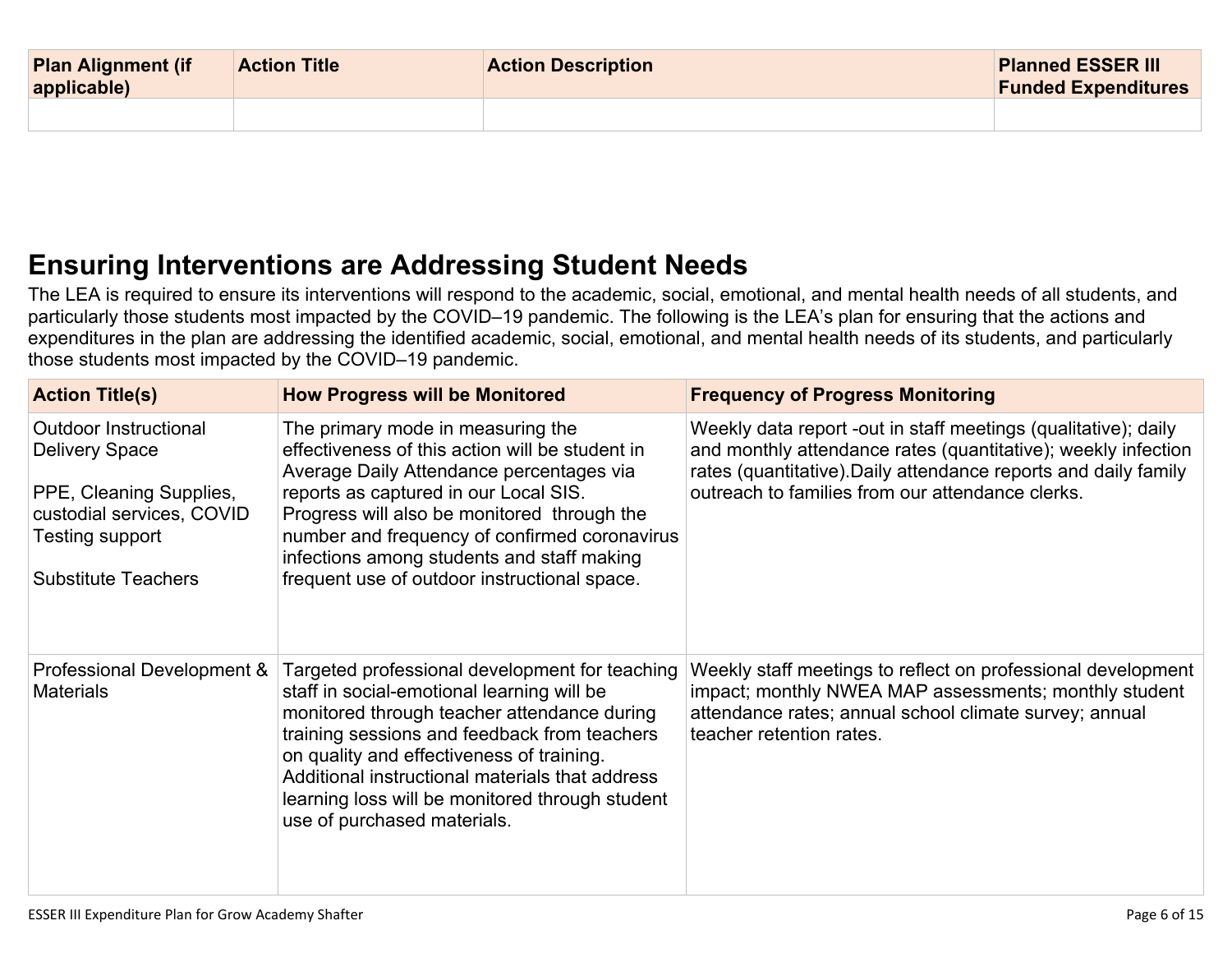| <b>Action Title(s)</b>                                                                                          | <b>How Progress will be Monitored</b>                                                                                                                                                                                                                                                                                                                                                                                                                                                                                         | <b>Frequency of Progress Monitoring</b>                                                                                                                                                                                                          |
|-----------------------------------------------------------------------------------------------------------------|-------------------------------------------------------------------------------------------------------------------------------------------------------------------------------------------------------------------------------------------------------------------------------------------------------------------------------------------------------------------------------------------------------------------------------------------------------------------------------------------------------------------------------|--------------------------------------------------------------------------------------------------------------------------------------------------------------------------------------------------------------------------------------------------|
| Supplemental Instructional<br>Time<br>Supplemental Instructional<br>Support<br>Independent Study<br>Coordinator | Sign-ups for supplemental instruction<br>intersessions; longitudinal academic<br>achievement data on students participating in<br>supplemental instructional time compared to<br>those who do not.<br>Reflection from teachers on effectiveness of<br>paraprofessional instructional support;<br>quantitative data on progress toward academic<br>outcomes through NWEA MAP assessments<br>and teacher-delivered assessments (homework,<br>group assignments, etc.); student attendance<br>rates (i.e., chronic absenteeism). | Pre-intersession sign-ups (spring, summer, winter); annual<br>cumulative NWEA MAP assessment data and state<br>mandated assessments<br>Weekly staff meetings; monthly NWEA MAP assessments;<br>quarterly report cards; monthly attendance rates. |
| Additional resources for<br>Library services                                                                    | Formative Assessments, including teacher<br>generated standards aligned assessments in<br>ELA, Lexia, Success for All (SFA), NWEA MAP<br>Reading, CAASPP ELA assessments.                                                                                                                                                                                                                                                                                                                                                     | Teacher generated assessments in ELA: weekly; Lexia:<br>weekly; Success for All: monthly; NWEA MAP Reading: three<br>times a year; CAASPP ELA, annually.                                                                                         |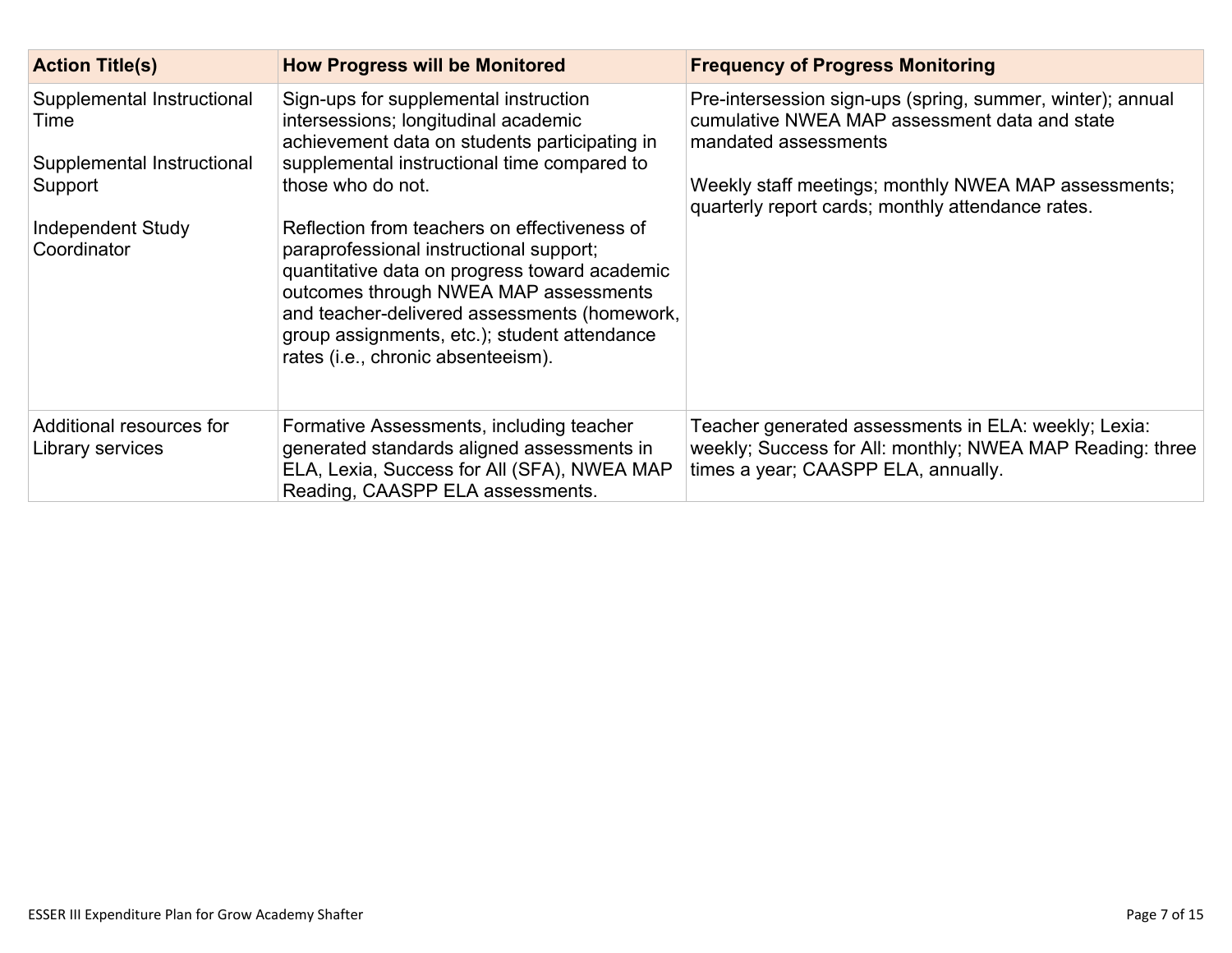# **ESSER III Expenditure Plan Instructions**

#### **Introduction**

School districts, county offices of education (COEs), or charter schools, collectively known as local educational agencies (LEAs), that receive Elementary and Secondary School Emergency Relief (ESSER) funds under the American Rescue Plan (ARP) Act, referred to as ESSER III funds, are required to develop a plan for how they will use ESSER III funds to, at a minimum, address students' academic, social, emotional, and mental health needs, as well as the opportunity gaps that existed before, and were exacerbated by, the COVID-19 pandemic.

The plan must be adopted by the local governing board or body of the LEA at a public meeting on or before October 29, 2021 and must be submitted for review and approval within five days of adoption. A school district must submit its ESSER III Expenditure Plan to its COE for review and approval; a COE must submit its plan to the California Department of Education for review and approval. A charter school must submit its plan to its chartering authority for review and to the COE of the county in which the charter school operates for review and approval.

In addition, consistent with the requirements of the ARP, Volume 86, *Federal Register*, page 21201, April 22, 2021, the ESSER III Expenditure Plan must be:

- Written in an understandable and uniform format;
- Written in a language that parents can understand, to the extent practicable;
	- $\circ$  If it is not practicable to provide written translations to a parent with limited English proficiency, the plan must be orally translated for parents
- Provided in an alternative format to a parent who is an individual with a disability as defined by the Americans with Disabilities Act, upon request; and
- Be made publicly available on the LEA's website.

For additional information regarding ESSER III funding please see the ARP Act Funding web page at <https://www.cde.ca.gov/fg/cr/arpact.asp>.

For technical assistance related to the completion of the ESSER III Expenditure Plan, please contact [EDReliefFunds@cde.ca.gov](mailto:EDReliefFunds@cde.ca.gov).

#### **Fiscal Requirements**

- The LEA must use at least 20 percent (20%) of its ESSER III apportionment for expenditures related to addressing the academic impact of lost instructional time through the implementation of evidence-based interventions, such as summer learning or summer enrichment, extended day, comprehensive afterschool programs, or extended school year programs.
	- o For purposes of this requirement, "evidence-based interventions" include practices or programs that have **evidence** to show that they are effective at producing results and improving outcomes when implemented. This kind of evidence has generally been produced through formal studies and research. There are four tiers, or levels, of evidence: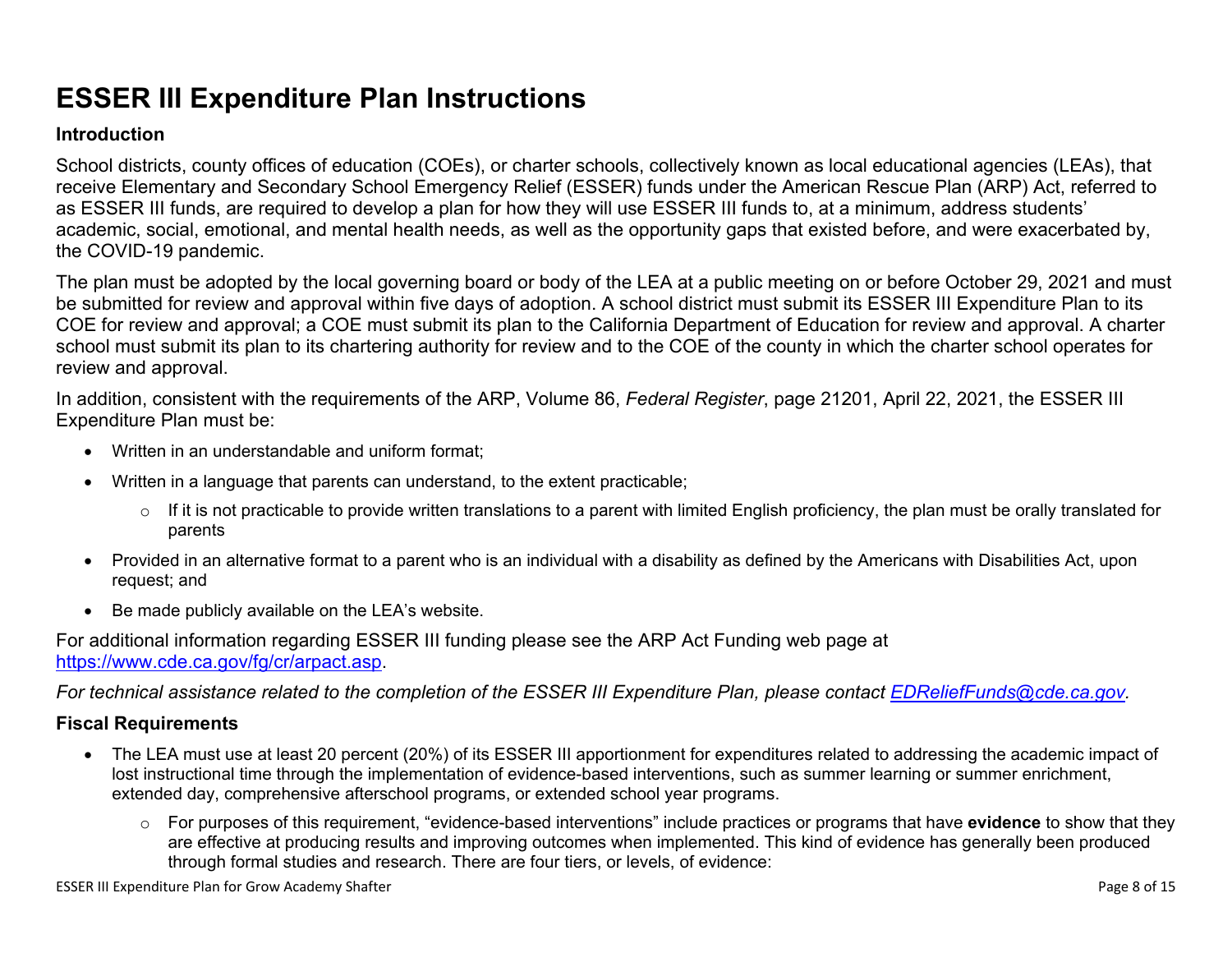- **Tier 1 – Strong Evidence**: the effectiveness of the practices or programs is supported by one or more well-designed and wellimplemented randomized control experimental studies.
- **Tier 2 – Moderate Evidence**: the effectiveness of the practices or programs is supported by one or more well-designed and wellimplemented quasi-experimental studies.
- **Tier 3 – Promising Evidence**: the effectiveness of the practices or programs is supported by one or more well-designed and wellimplemented correlational studies (with statistical controls for selection bias).
- **Tier 4 – Demonstrates a Rationale**: practices that have a well-defined logic model or theory of action, are supported by research, and have some effort underway by a State Educational Agency, LEA, or outside research organization to determine their effectiveness.
- o **For additional information please see the Evidence-Based Interventions Under the ESSA web page at** <https://www.cde.ca.gov/re/es/evidence.asp>**.**
- The LEA must use the remaining ESSER III funds consistent with section 2001(e)(2) of the ARP Act, including for:
	- $\circ$  Any activity authorized by the Elementary and Secondary Education Act (ESEA) of 1965;
	- $\circ$  Any activity authorized by the Individuals with Disabilities Education Act (IDEA);
	- o Any activity authorized by the Adult Education and Family Literacy Act;
	- $\circ$  Any activity authorized by the Carl D. Perkins Career and Technical Education Act of 2006;
	- $\circ$  Coordination of preparedness and response efforts of LEAs with State, local, Tribal, and territorial public health departments, and other relevant agencies, to improve coordinated responses among such entities to prevent, prepare for, and respond to COVID-19;
	- $\circ$  Activities to address the unique needs of low-income students, students with disabilities, English learners, racial and ethnic minorities, homeless students, and foster youth, including how outreach and service delivery will meet the needs of each population;
	- o Developing and implementing procedures and systems to improve the preparedness and response efforts of LEAs;
	- $\circ$  Training and professional development for staff of the LEA on sanitation and minimizing the spread of infectious diseases;
	- $\circ$  Purchasing supplies to sanitize and clean the facilities of an LEA, including buildings operated by such agency;
	- $\circ$  Planning for, coordinating, and implementing activities during long-term closures, including providing meals to eligible students, providing technology for online learning to all students, providing guidance for carrying out requirements under IDEA, and ensuring other educational services can continue to be provided consistent with all Federal, State, and local requirements;
	- $\circ$  Purchasing education technology (including hardware, software, and connectivity) for students who are served by the LEA that aids in regular and substantive educational interaction between students and their classroom instructors, including low-income students and children with disabilities, which may include assistive technology or adaptive equipment;
	- $\circ$  Providing mental health services and supports, including through the implementation of evidence-based full-service community schools;
	- o Planning and implementing activities related to summer learning and supplemental after school programs, including providing classroom instruction or online learning during the summer months and addressing the needs of underserved students;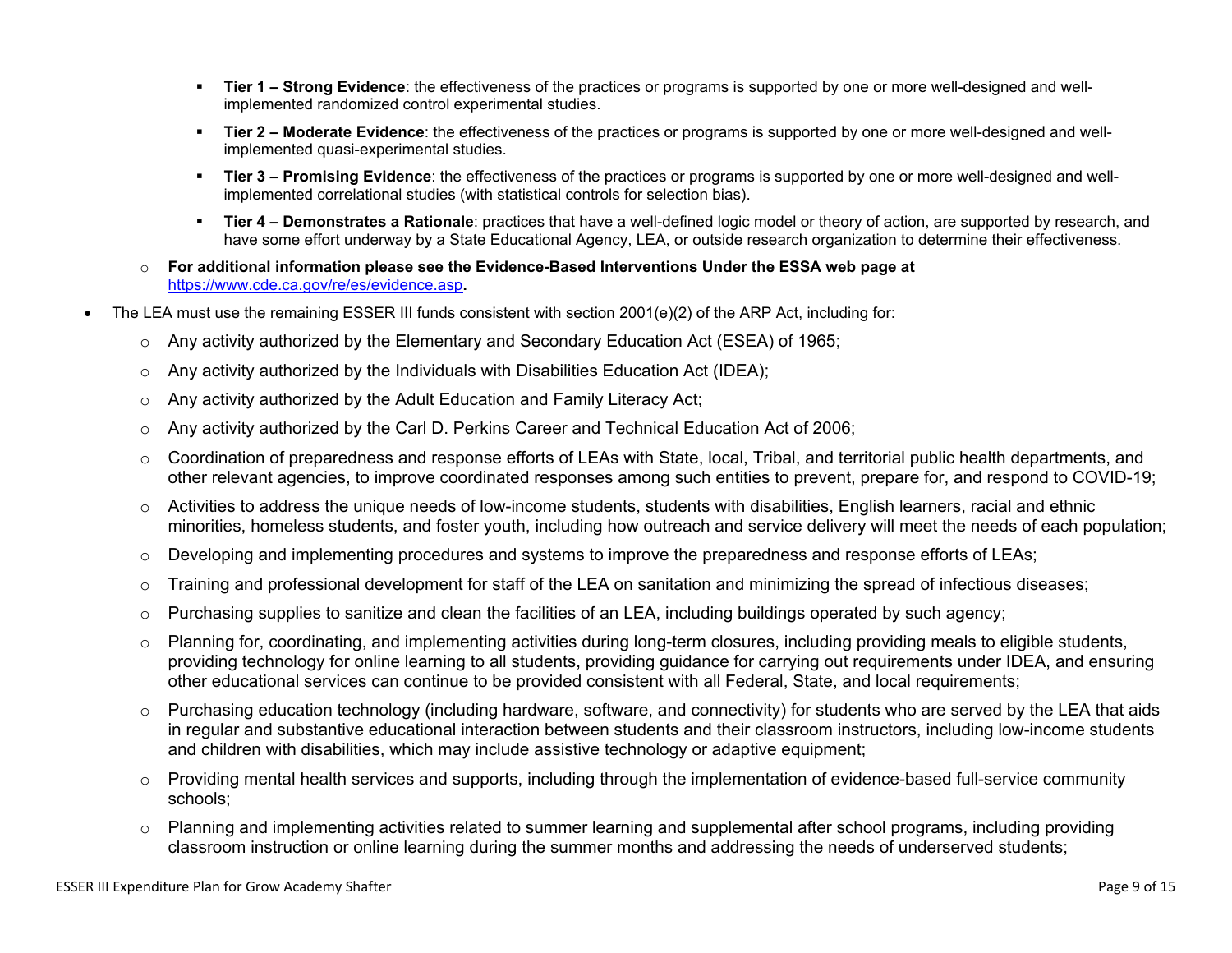- $\circ$  Addressing learning loss among students, including underserved students, by:
	- Administering and using high-quality assessments that are valid and reliable, to accurately assess students' academic progress and assist educators in meeting students' academic needs, including through differentiated instruction,
	- **IMPLEMENTER IMPLEMENT LIME STARK IMPLEMENT IMPLEMENT IMPLY** Implementing evidents,
	- Providing information and assistance to parents and families of how they can effectively support students, including in a distance learning environment, and
	- Tracking student attendance and improving student engagement in distance education;

**Note:** A definition of "underserved students" is provided in the Community Engagement section of the instructions.

- $\circ$  School facility repairs and improvements to enable operation of schools to reduce risks of virus transmission and exposure to environmental health hazards, and to support student health needs;
- $\circ$  Inspection, testing, maintenance, repair, replacement, and upgrade projects to improve the indoor air quality in school facilities, including mechanical and nonmechanical heating, ventilation, and air conditioning systems, filtering, purification and other air cleaning, fans, control systems, and window and door replacement;
- $\circ$  Developing strategies and implementing public health protocols including, to the greatest extent practicable, policies in line with guidance from the Centers for Disease Control and Prevention (CDC) for the reopening and operation of school facilities to effectively maintain the health and safety of students, educators, and other staff;
- $\circ$  Other activities that are necessary to maintain the operation of and continuity of services in LEAs and continuing to employ existing staff of the LEA.

#### <span id="page-9-0"></span>**Other LEA Plans Referenced in this Plan**

In developing the plan, the LEA has flexibility to include community input and/or actions included in other planning documents, such as the Local Control and Accountability Plan (LCAP) and/or the Expanded Learning Opportunities (ELO) Grant Plan, provided that the input and/or actions address the requirements of the ESSER III Expenditure Plan.

An LEA that chooses to utilize community input and/or actions from other planning documents must provide the name of the plan(s) referenced by the LEA and a description of where the plan(s) may be accessed by the public (such as a link to a web page or the street address of where the plan(s) are available) in the table. The LEA may add or delete rows from the table as necessary.

An LEA that chooses not to utilize community input and/or actions from other planning documents may provide a response of "Not Applicable" in the table.

#### <span id="page-9-1"></span>**Summary of Expenditures**

The Summary of Expenditures table provides an overview of the ESSER III funding received by the LEA and how the LEA plans to use its ESSER III funds to support the strategies and interventions being implemented by the LEA.

#### **Instructions**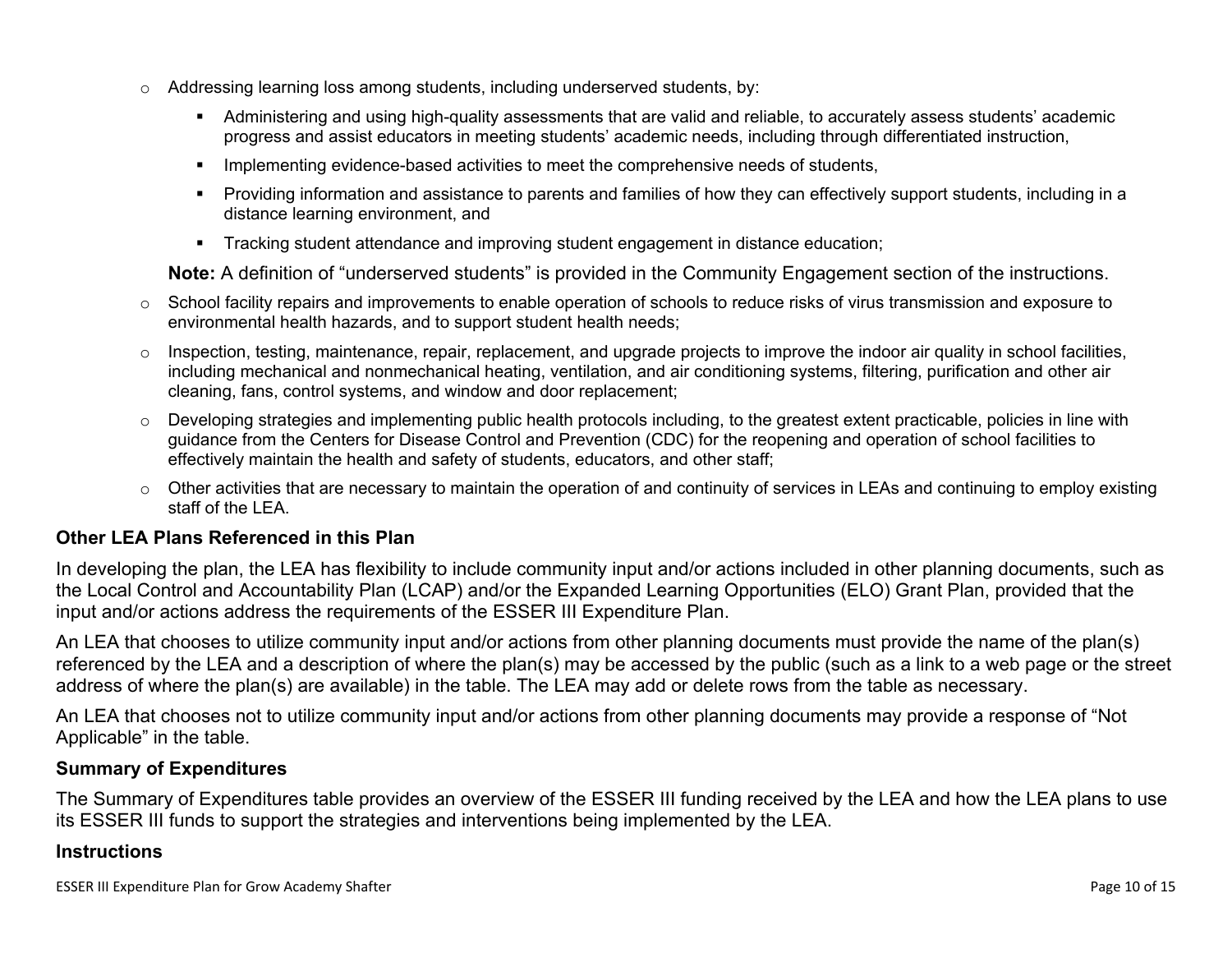For the 'Total ESSER III funds received by the LEA,' provide the total amount of ESSER III funds received by the LEA.

In the Total Planned ESSER III Expenditures column of the table, provide the amount of ESSER III funds being used to implement the actions identified in the applicable plan sections.

For the 'Total ESSER III funds included in this plan,' provide the total amount of ESSER III funds being used to implement actions in the plan.

#### <span id="page-10-0"></span>**Community Engagement**

#### **Purpose and Requirements**

An LEA's decisions about how to use its ESSER III funds will directly impact the students, families, and the local community, and thus the LEA's plan must be tailored to the specific needs faced by students and schools. These community members will have significant insight into what prevention and mitigation strategies should be pursued to keep students and staff safe, as well as how the various COVID–19 prevention and mitigation strategies impact teaching, learning, and day-to-day school experiences.

An LEA must engage in meaningful consultation with the following community members, as applicable to the LEA:

- Students:
- Families, including families that speak languages other than English;
- School and district administrators, including special education administrators;
- Teachers, principals, school leaders, other educators, school staff, and local bargaining units, as applicable.

"Meaningful consultation" with the community includes considering the perspectives and insights of each of the required community members in identifying the unique needs of the LEA, especially related to the effects of the COVID-19 pandemic. Comprehensive strategic planning will utilize these perspectives and insights to determine the most effective strategies and interventions to address these needs through the programs and services the LEA implements with its ESSER III funds.

Additionally, an LEA must engage in meaningful consultation with the following groups to the extent that they are present or served in the LEA:

- Tribes;
- Civil rights organizations, including disability rights organizations (e.g. the American Association of People with Disabilities, the American Civil Liberties Union, National Association for the Advancement of Colored People, etc.); and
- Individuals or advocates representing the interests of children with disabilities, English learners, homeless students, foster youth, migratory students, children who are incarcerated, and other underserved students.
	- o For purposes of this requirement "underserved students" include:
		- **Students who are low-income:**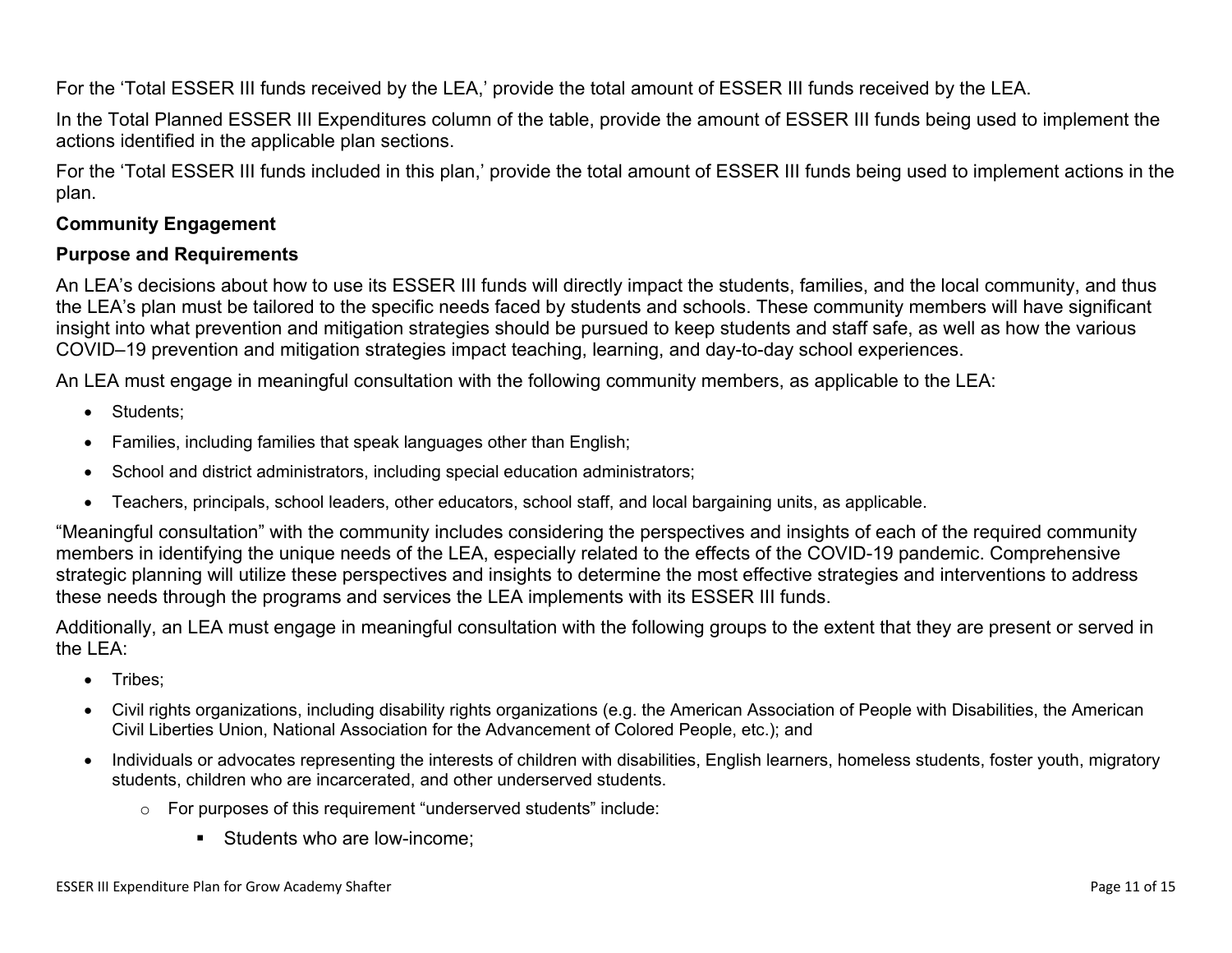- Students who are English learners;
- Students of color:
- Students who are foster youth;
- Homeless students;
- **Students with disabilities: and**
- **Migratory students.**

LEAs are also encouraged to engage with community partners, expanded learning providers, and other community organizations in developing the plan.

Information and resources that support effective community engagement may be found under *Resources* on the following web page of the CDE's website: <https://www.cde.ca.gov/re/lc>.

#### **Instructions**

In responding to the following prompts, the LEA may reference or include input provided by community members during the development of existing plans, including the LCAP and/or the ELO Grant Plan, to the extent that the input is applicable to the requirements of the ESSER III Expenditure Plan. Descriptions provided should include sufficient detail yet be sufficiently succinct to promote a broad understanding among the LEA's local community.

#### A description of the efforts made by the LEA to meaningfully consult with its required community members and the **opportunities provided by the LEA for public input in the development of the plan.**

A sufficient response to this prompt will describe how the LEA sought to meaningfully consult with its required community members in the development of the plan, how the LEA promoted the opportunities for community engagement, and the opportunities that the LEA provided for input from the public at large into the development of the plan.

As noted above, a description of "meaningful consultation" with the community will include an explanation of how the LEA has considered the perspectives and insights of each of the required community members in identifying the unique needs of the LEA, especially related to the effects of the COVID-19 pandemic.

#### **A description of the how the development of the plan was influenced by community input.**

A sufficient response to this prompt will provide clear, specific information about how input from community members and the public at large was considered in the development of the LEA's plan for its use of ESSER III funds. This response must describe aspects of the ESSER III Expenditure Plan that were influenced by or developed in response to input from community members.

- For the purposes of this prompt, "aspects" may include:
	- Prevention and mitigation strategies to continuously and safely operate schools for in-person learning;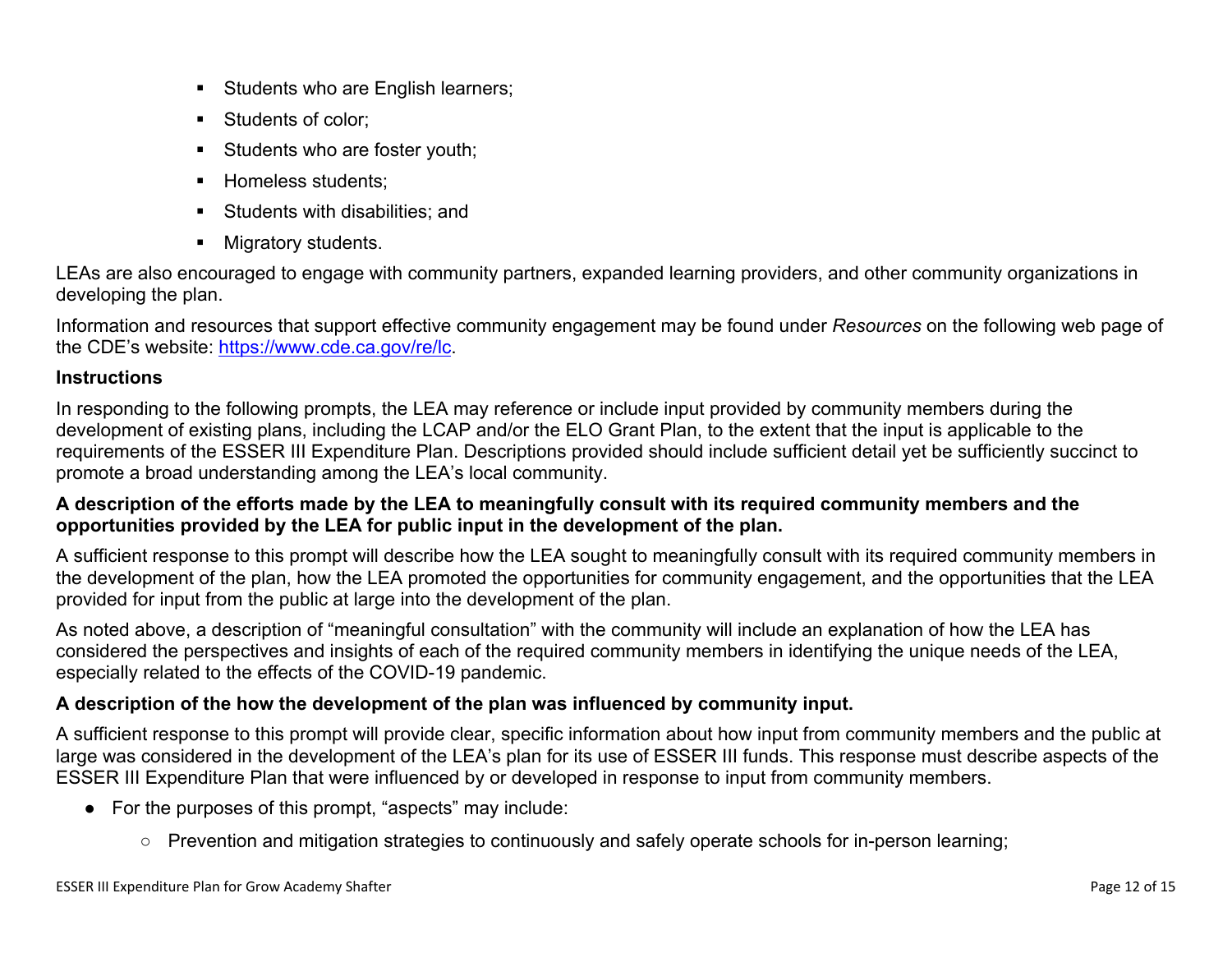- Strategies to address the academic impact of lost instructional time through implementation of evidence-based interventions (e.g. summer learning or summer enrichment, extended day, comprehensive afterschool programs, or extended school year programs);
- Any other strategies or activities implemented with the LEA's ESSER III fund apportionment consistent with section 2001(e)(2) of the ARP Act; and
- Progress monitoring to ensure interventions address the academic, social, emotional, and mental health needs for all students, especially those students disproportionately impacted by COVID-19

For additional information and guidance, please see the U.S. Department of Education's Roadmap to Reopening Safely and Meeting All Students' Needs Document, available here: [https://www2.ed.gov/documents/coronavirus/reopening-2.pdf.](https://www2.ed.gov/documents/coronavirus/reopening-2.pdf)

#### <span id="page-12-0"></span>**Planned Actions and Expenditures**

#### **Purpose and Requirements**

As noted in the Introduction, an LEA receiving ESSER III funds is required to develop a plan to use its ESSER III funds to, at a minimum, address students' academic, social, emotional, and mental health needs, as well as the opportunity gaps that existed before, and were exacerbated by, the COVID-19 pandemic.

#### **Instructions**

An LEA has the flexibility to include actions described in existing plans, including the LCAP and/or ELO Grant Plan, to the extent that the action(s) address the requirements of the ESSER III Expenditure Plan. When including action(s) from other plans, the LEA must describe how the action(s) included in the ESSER III Expenditure Plan supplement the work described in the plan being referenced. The LEA must specify the amount of ESSER III funds that it intends to use to implement the action(s); these ESSER III funds must be in addition to any funding for those action(s) already included in the plan(s) referenced by the LEA. Descriptions of actions provided should include sufficient detail yet be sufficiently succinct to promote a broad understanding among the LEA's local community.

#### <span id="page-12-1"></span>**Strategies for Continuous and Safe In-Person Learning**

Provide the total amount of funds being used to implement actions related to Continuous and Safe In-Person Learning, then complete the table as follows:

- If the action(s) are included in another plan, identify the plan and provide the applicable goal and/or action number from the plan. If the action(s) are not included in another plan, write "N/A".
- Provide a short title for the  $action(s)$ .
- Provide a description of the action(s) the LEA will implement using ESSER III funds for prevention and mitigation strategies that are, to the greatest extent practicable, in line with the most recent CDC guidance, in order to continuously and safely operate schools for in-person learning.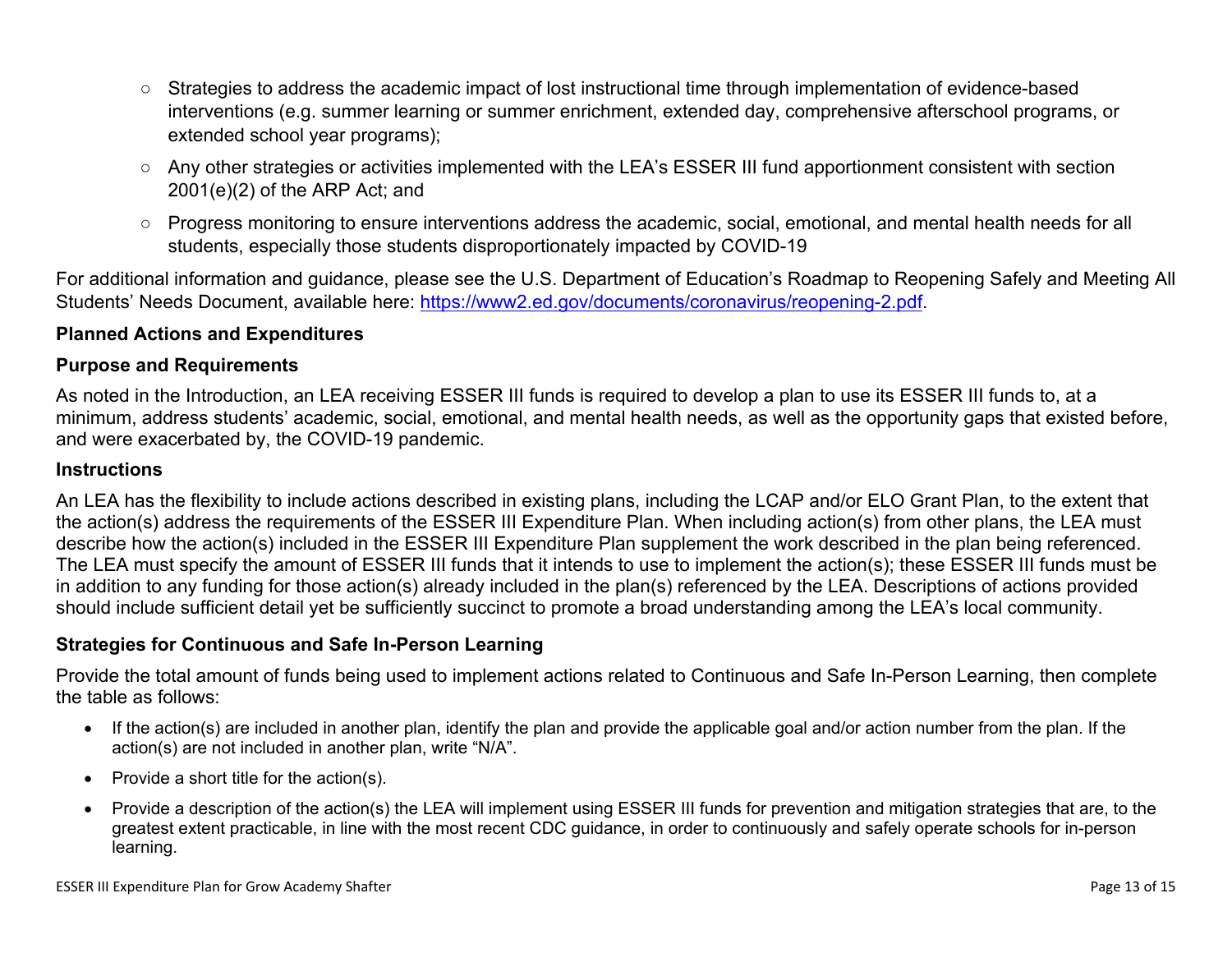Specify the amount of ESSER III funds the LEA plans to expend to implement the action(s); these ESSER III funds must be in addition to any funding for those action(s) already included in the plan(s) referenced by the LEA.

#### <span id="page-13-0"></span>**Addressing the Impact of Lost Instructional Time**

As a reminder, the LEA must use not less than 20 percent of its ESSER III funds to address the academic impact of lost instructional time. Provide the total amount of funds being used to implement actions related to addressing the impact of lost instructional time, then complete the table as follows:

- If the action(s) are included in another plan, identify the plan and provide the applicable goal and/or action number from the plan. If the action(s) are not included in another plan, write "N/A".
- Provide a short title for the  $action(s)$ .
- Provide a description of the action(s) the LEA will implement using ESSER III funds to address the academic impact of lost instructional time through the implementation of evidence-based interventions, such as summer learning or summer enrichment, extended day, comprehensive afterschool programs, or extended school year programs.
- Specify the amount of ESSER III funds the LEA plans to expend to implement the action(s); these ESSER III funds must be in addition to any funding for those action(s) already included in the plan(s) referenced by the LEA.

#### <span id="page-13-1"></span>**Use of Any Remaining Funds**

After completing the Strategies for Continuous and Safe In-Person Learning and the Addressing the Impact of Lost Instructional Time portions of the plan, the LEA may use any remaining ESSER III funds to implement additional actions to address students' academic, social, emotional, and mental health needs, as well as to address opportunity gaps, consistent with the allowable uses identified above in the Fiscal Requirements section of the Instructions. LEAs choosing to use ESSER III funds in this manner must provide the total amount of funds being used to implement actions with any remaining ESSER III funds, then complete the table as follows:

- If the action(s) are included in another plan, identify the plan and provide the applicable goal and/or action number from the plan. If the action(s) are not included in another plan, write "N/A".
- Provide a short title for the  $action(s)$ .
- Provide a description of any additional action(s) the LEA will implement to address students' academic, social, emotional, and mental health needs, as well as to address opportunity gaps, consistent with the allowable uses identified above in the Fiscal Requirements section of the Instructions. If an LEA has allocated its entire apportionment of ESSER III funds to strategies for continuous and safe in-person learning and/or to addressing the impact of lost instructional time, the LEA may indicate that it is not implementing additional actions.
- Specify the amount of ESSER III funds the LEA plans to expend to implement the action(s); these ESSER III funds must be in addition to any funding for those action(s) already included in the plan(s) referenced by the LEA. If the LEA it is not implementing additional actions the LEA must indicate "\$0".

#### <span id="page-13-2"></span>**Ensuring Interventions are Addressing Student Needs**